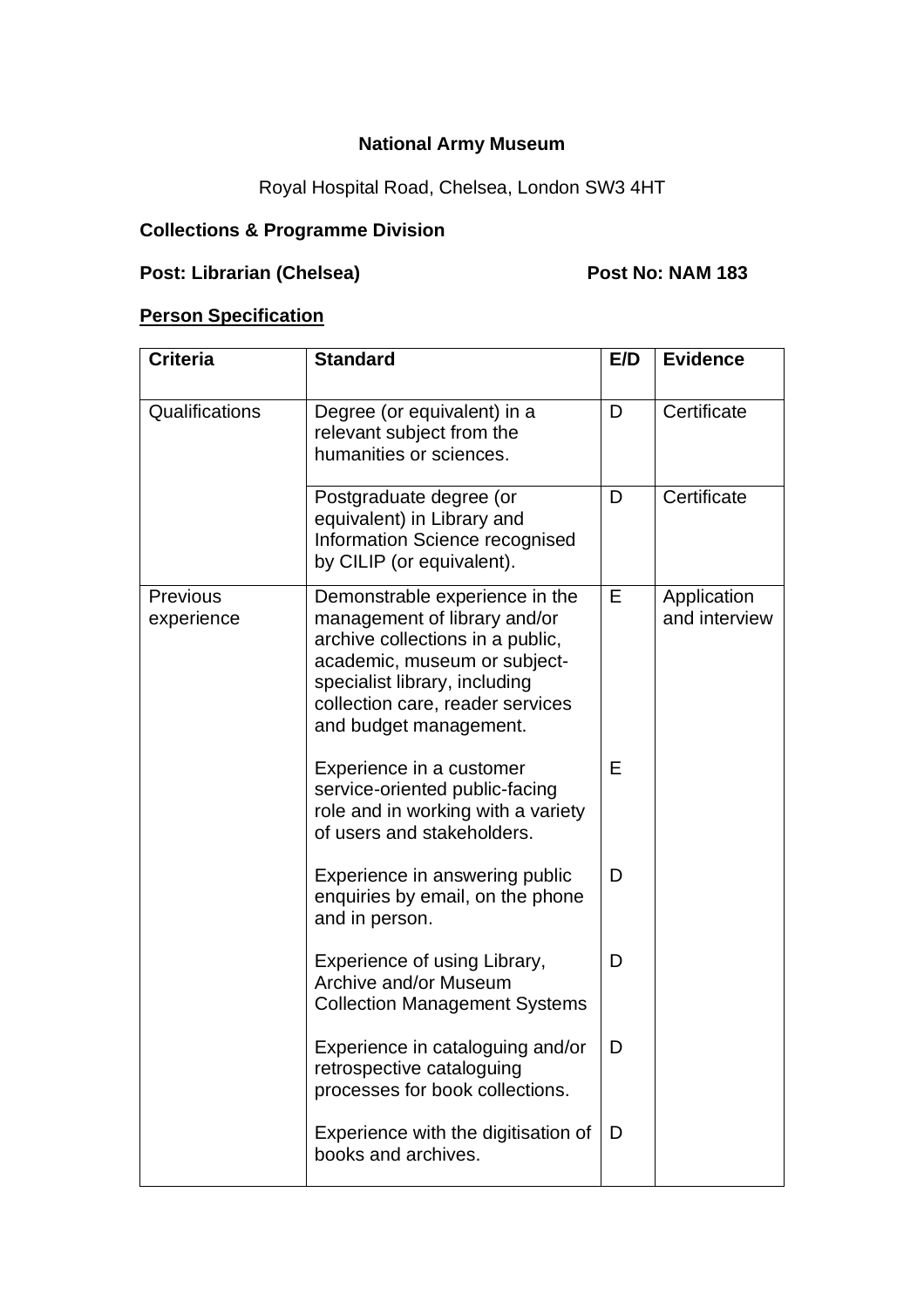|                                     | Experience with briefing<br>conservators and/or condition<br>reporting for historic/rare book<br>bindings or works on paper.                                                                                                       | D |                              |
|-------------------------------------|------------------------------------------------------------------------------------------------------------------------------------------------------------------------------------------------------------------------------------|---|------------------------------|
|                                     | Experience supervising staff,<br>volunteers, interns, contractors<br>etc                                                                                                                                                           | D |                              |
| Knowledge                           | Knowledge of conservation and<br>care of archive and/or library<br>collections, and the principles of<br>best practice with regards to<br>archival and library<br>documentation and storage.                                       | Е | Application<br>and interview |
|                                     | Knowledge and experience with<br>library classification systems, and<br>in particular, Dewey Decimal<br>Classification (DDC), Universal<br>Decimal Classification (UDC) and<br><b>Library of Congress Classification</b><br>(ICC). | Е |                              |
|                                     | A practical knowledge of library<br>cataloguing processes such as<br><b>Resource Description and</b><br>Access (RDA) and Anglo-<br><b>American Cataloguing Rules</b><br>(AACR2).                                                   | D |                              |
|                                     | Knowledge of British military<br>history.                                                                                                                                                                                          | D |                              |
| Attainments/skills/<br>competencies | Excellent interpersonal,<br>communication and<br>organisational skills.                                                                                                                                                            | Е | Application<br>and interview |
|                                     | Excellent attention to detail.                                                                                                                                                                                                     | Е |                              |
|                                     | Self-motivator with the ability to<br>make decisions and work<br>unsupervised.                                                                                                                                                     | Е |                              |
|                                     | Methodical, organised and<br>reliable.                                                                                                                                                                                             | E |                              |
|                                     | ICT skills in Microsoft Word,<br>Excel, Outlook and in using<br>databases.                                                                                                                                                         | Е |                              |